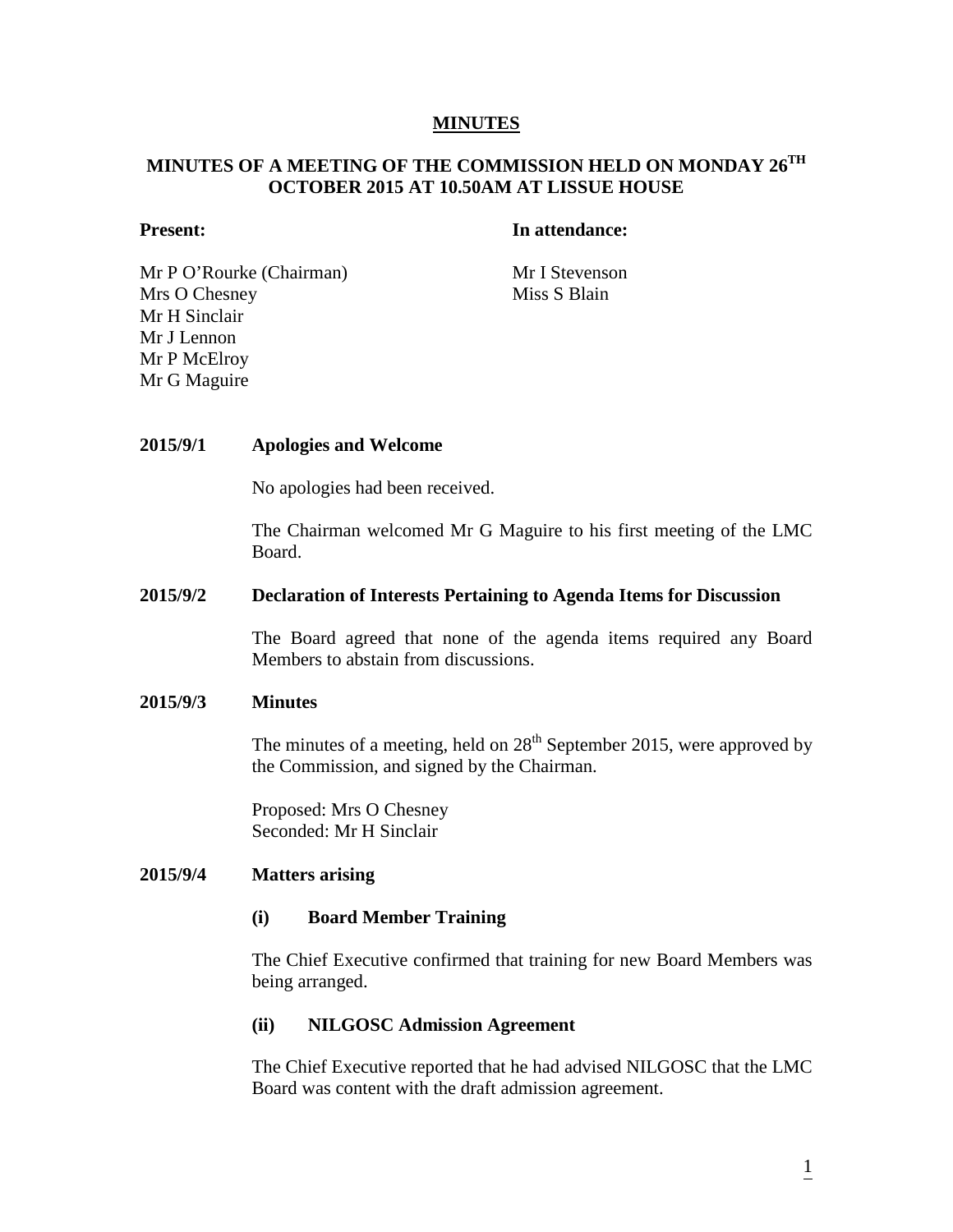# **(iii) Proposal for Year of Food and Drink 2016**

The Chief Executive advised that he had no further update as NIFDA personnel had been on annual leave.

## **(iv) Livestock Genetic Improvement Programme**

Board Members had received invitations to the Abacus Bio Event on 6 November 2015. The Chief Executive advised the Board of the key points, which would be highlighted by Abacus Bio.

# **2015/9/5 Chairman's Report**

The Chairman reported on meetings he had attended since the last Board Meeting.

#### **(i) Supply Chain Forum**

The Chairman reported on a recent meeting of the Supply Chain Forum. He felt it had been an excellent presentation, which stimulated debate from the floor. However, the end goal had not been identified, nor how to get there.

The Board was in agreement that the red meat supply chain needs to change.

# **2015/9/6 Chief Executive's Report**

#### **(i) Anuga 2015**

The Chief Executive and Mr Sinclair reported on their recent visit to the Anuga 2015 Food Fair.

They had engaged with red meat companies, other levy bodies, and overseas buyers. Discussions had also been held with Invest NI. Main topics of discussion included export market access, promotional activities, collaborative working and opportunities for supplying export markets with religious slaughter meat

**Action Point:** The Board requested that the Chief Executive arrange a meeting with Invest NI to follow up on issues discussed.

*Withheld – Commercially Sensitive*

# **(ii) Policies for Review and Approval**

**Action Point:** The Board approved the following policies, subject to a couple of amendments: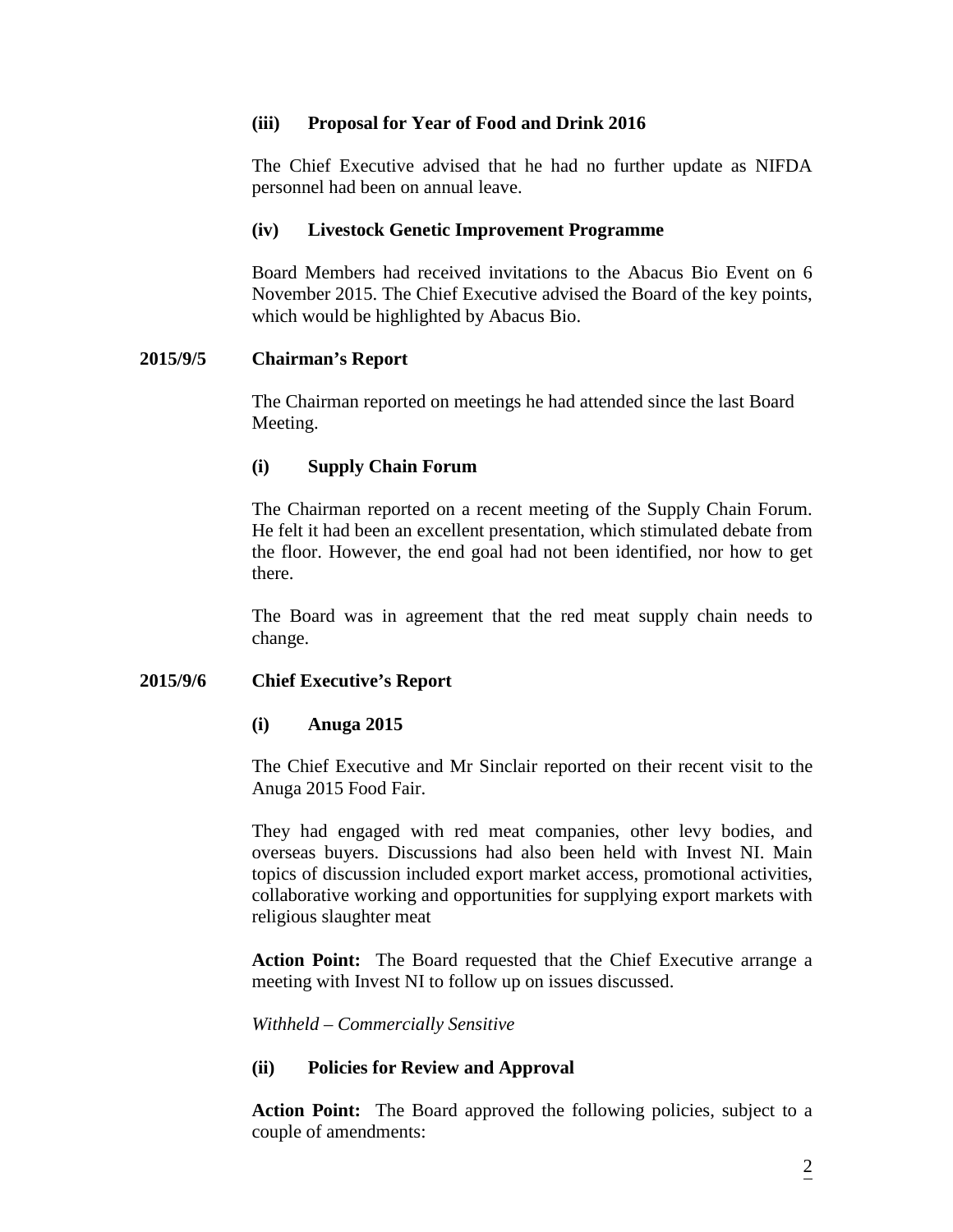- LMC Complaints Procedure & Complaint Handling Guide
- Email & Internet Use
- IT Security
- Social Media

Proposed: Mr P McElroy Seconded: Mr H Sinclair

# **(iii) Appointment of LMC Representatives to NIFCC**

**Action Point:** The Board appointed Mr P McElroy and Mrs O Chesney as LMC Representatives for NIFCC.

# **(iv) IARC Report**

The Chief Executive advised the Board of the preparations LMC had made to address the issues raised by the IARC report.

**Action Point:** LMC will publish a press release on 26<sup>th</sup> October 2015 in response to the IARC Report.

*The Industry Development Manager joined the meeting at 12.05pm*

- **2015/9/7** *Withheld – Commercially Sensitive*
- **2015/9/8 Quarterly Business Monitor (Quarter 2)**

Noted.

**2015/9/9 Quarterly Reports from Business Sections**

Noted.

# **2015/9/10 Risk Management/Health and Safety**

The Chairman of the Audit and Risk Assurance Committee (ARAC) gave a verbal report on the recent meeting of the Committee.

**Action Point:** Draft minutes of the ARAC meeting will be presented at the next Board Meeting.

**Action Point:** The Board approved the updated terms of reference of the ARAC

Proposed: Mr G Maguire Seconded: Mrs O Chesney